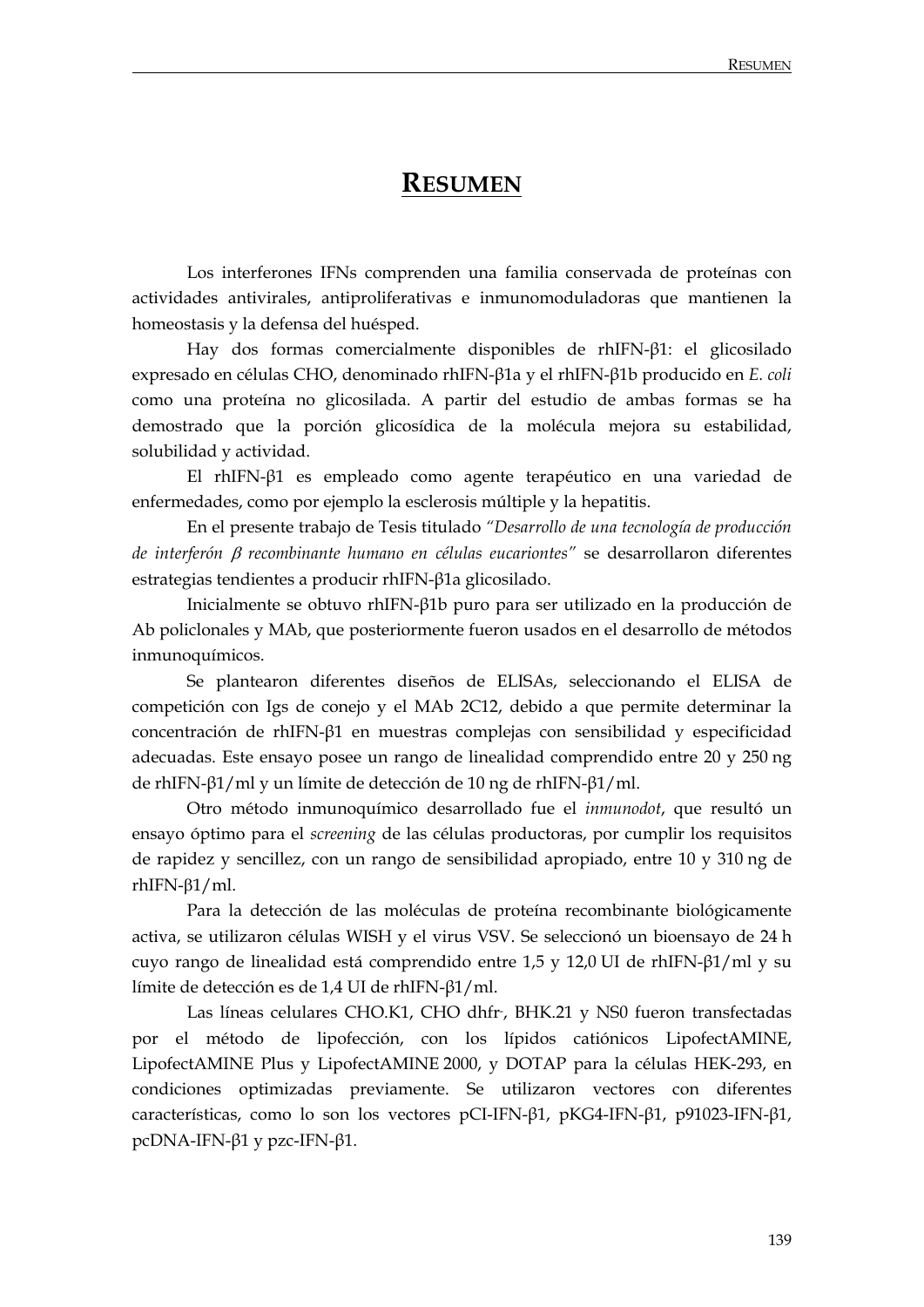Todas las líneas celulares recombinantes obtenidas produjeron rhIFN-β1a principalmente en su forma glicosilada, excepto las líneas derivadas de BHK.21 que produjeron mayor proporción de la forma no glicosilada.

 El proceso de coamplificación génica de los genes de dhfr y de hIFN-β1 en las células CHO p91023 permitió aumentar hasta 6 veces la producción de la proteína recombinante al realizar la presión de selección gradual hasta 500 nM MTX. Sin embargo, una posterior presión con la máxima cantidad de antibiótico compatible con el crecimiento celular (350 μM MTX), sólo posibilitó seleccionar clones con mayor resistencia al antibiótico, sin aumentar la expresión de rhIFN-β1a. A pesar de la plasticidad inherente de los genomas eucariotas y de que la presión selectiva aplicada durante el cultivo continuo puede afectar la estabilidad de las secuencias transfectadas e integradas, los clones obtenidos mantuvieron su producción durante varios meses, por lo que se los considera estables.

 Basándonos en la producción preferencial de la isoforma glicosilada y la alta productividad, se seleccionaron clones derivados de la línea CHO pCI-IFN-β1, denominados CHO pCI 2A5 1D5, CHO pCI 2A6 1D7 y CHO pCI 2A6 1G5 para continuar con la optimización de las condiciones de cultivo.

 Se adaptaron los clones al crecimiento con menores cantidades de SFB en el medio, con el objetivo de disminuir los costos de producción y facilitar la posterior purificación de la proteína recombinante.

 A su vez, y teniendo en cuenta que la expresión de genes en los cultivos celulares es fuertemente dependiente de las condiciones de cultivo, se evaluó el efecto del agregado de distintos suplementos al medio. Así, se observó que la producción de rhIFN−β1a aumentaba al adicionar a los cultivos NaBu y ZnSO4. Sin embargo, estos incrementos en la expresión no pudieron mantenerse durante más de 3 días.

 El clon CHO pCI 2A5 1D5 resultó ser el que mejor respondió a la presencia de los mencionados aditivos. Con el fin de prolongar su producción en el tiempo, se realizaron experiencias de pulsos en condiciones que favorecen la producción, y descansos en condiciones que resulten favorables para el crecimiento y mantenimiento celular. La mejor *performance* se alcanzó manteniendo el cultivo durante 9 días, con una frecuencia de pulsos y descansos de 24 h. La composición final del medio optimizado fue medio A suplementado con SFB al 0,5% V/V, NaBu 2 mM y ZnSO4 50 μM durante los pulsos, y medio A suplementado con SFB al 1% V/V durante los descansos. Así se logró un aumento de las productividades de rhIFN-β1a de hasta 4, 5 y 7 veces ante el agregado de ZnSO4, NaBu y ambos aditivos, respectivamente, sin alterar la calidad de la proteína.

 En resumen, este trabajo de tesis permitió establecer un sistema de producción adecuado de rhIFN−β1a, generando células recombinantes estables y seleccionando condiciones óptimas para su cultivo.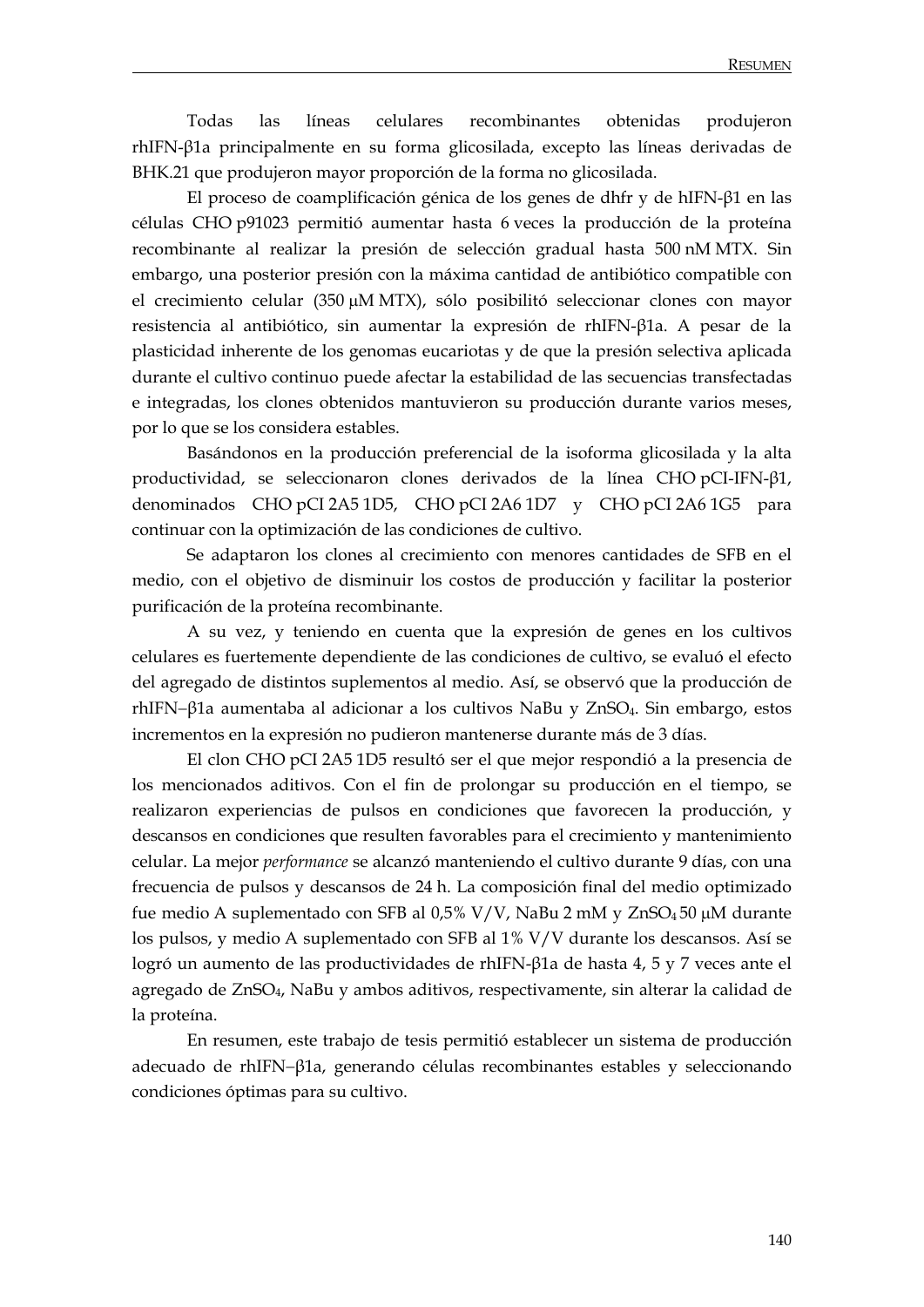## **SUMMARY**

 Interferons comprise a conserved family of proteins with antiviral, antiproliferative and immunomodulatory activities that keep the homeostasis and the host defenses.

 There are two forms of rhIFN-β1 commercially available: the glycosylated form expressed in CHO cells, named rhIFN-β1a and the rhIFN-β1b produced in *E. coli* as a non glycosylated protein. From the study of both forms, it has been demonstrated that the glycosidic portion of the molecule improves its stability, solubility and activity.

 The rhIFN-β1 is employed as a therapeutic agent in a wide variety of diseases, like multiple sclerosis and hepatitis.

 In the present Thesis work titled: *"Development of a technology for the production of recombinant human interferon* β *in eukaryotic cells"* several strategies tending to produce glycosylated rhIFN-β1a were carried out.

 In the first place we obtained pure rhIFN-β1b to be employed for the production of policlonal and monoclonal antibodies, to be used in the development of immunochemicals assays.

 We designed different types of ELISAs, and finally selected a competition ELISA that uses rabbit Igs and the MAb 2C12. This immunoassay shows the capability for quantifing the rhIFN-β1 present in complex samples with an adequate sensibility and specificity. It presents a linear range between 20 and 250 ng of rhIFN-β1 per ml and a detection limit of 10 ng of rhIFN-β1 per ml.

 We also developed an easy and fast immunoassay, the immunodot, that became a very valuable tool for the rapid screening of producing cells. The linear range of this assay is between 10 and 310 ng of rhIFN-β1 per ml.

 For the determination of the biological activity in the supernatants, we employed WISH cells and VSV virus. With this system we could perform a bioassay that lasted only 24 hours, with a lineal range between 1.5 an 12.0 IU of rhIFN-β1 per ml and a detection limit of 1.4 IU of rhIFN-β1 per ml.

 CHO.K1, CHO dhfr- , BHK.21, NS0 and HEK-293 cells were transfected by lipofection under optimized conditions, using the cationic lipids LipofectAMINE, LipofectAMINE Plus and LipofectAMINE 2000 for all of them, except for the last cell line, for which DOTAP was employed. Vectors with different characteristics previously obtained were used: pCI-IFN-β1, pKG4-IFN-β1, p91023-IFN-β1, pcDNA-IFN-β1 and pzc-IFN-β1.

 All recombinant cell lines mainly produced glycosylated forms of rhIFN-β1a, but recombinant BHK.21 cell lines principally produced the non glycosylated form.